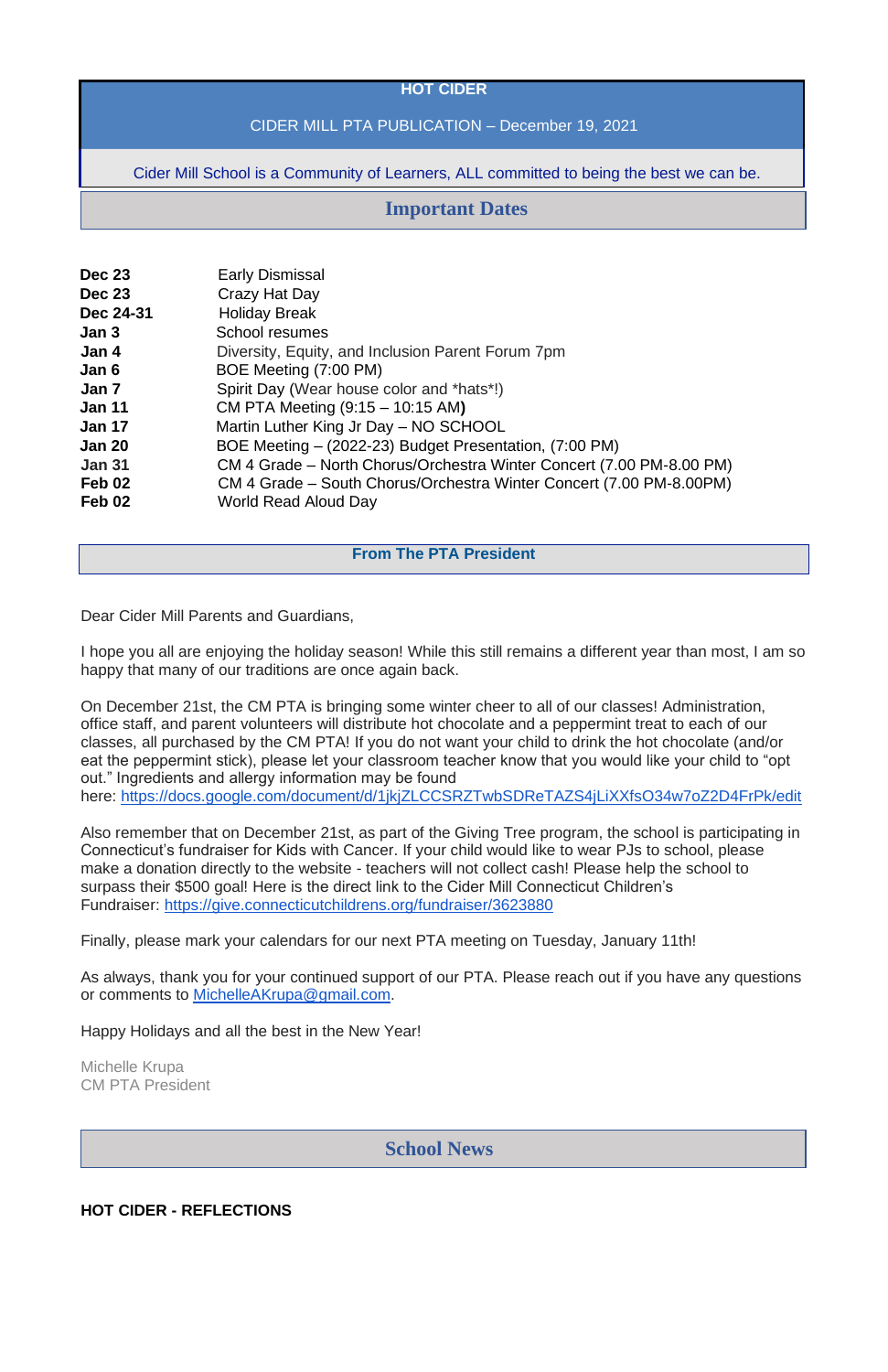It's the most wonderful time of the year… the time to cozy up and create meaningful artwork! *The 2021- 2022 PTA Reflections Contest is underway!* This year the PTA challenges students to imagine how they can impact our larger environment through the following theme: **"I Will Change the World By…"**

What are your child's artistic talents and passions? There are so many arts categories to choose from: \* Dance Choreography \* Film Production \* Literature \* Music Composition \* \*Photography \* Visual Arts \* Special Artist \*

Click here for general program rules:

[https://2d0fa545-1cfe-49b7-8488](https://2d0fa545-1cfe-49b7-8488-be4dfd0fbe8c.filesusr.com/ugd/660af5_be605b68057247e4808e4eaf52992ef5.pdf) [be4dfd0fbe8c.filesusr.com/ugd/660af5\\_be605b68057247e4808e4eaf52992ef5.pdf](https://2d0fa545-1cfe-49b7-8488-be4dfd0fbe8c.filesusr.com/ugd/660af5_be605b68057247e4808e4eaf52992ef5.pdf)

The deadline for finished work will be **10 pm, Sunday, January 9th, 2022**. Get working now and submit early if you can!

Submissions will be electronic again this year- through DropBox. Create an account at DropBox.com if you don't already have one. **Email all entries via DropBox to: [reflectionscidermill@gmail.com.](mailto:reflectionscidermill@gmail.com) CONFIRM all entries with the same email address!**

If you have any questions, please reach out to **Anastasia Valassis**: [reflectionscidermill@gmail.com.](mailto:reflectionscidermill@gmail.com) Our PTA webpage is forthcoming!

\*\*\*\*\*\*\*\*\*\*\*\*\*\*\*\*\*\*\*\*\*\*\*\*\*\*\*\*\*\*\*\*\*\*\*\*\*\*\*\*\*\*\*\*\*\*\*\*\*\*\*\*\*\*\*\*\*\*\*\*\*\*\*\*\*\*\*\*\*\*\*\*\*\*\*\*\*\*\*\*\*\*\*\*\*\*\*\*\*\*\*\*\*\*\*\*\*\*\*\*\*\*\*\*\*\*\*\*\*\*\*\*\*\*\*\*\*\*

### **Wilton Special Education PTA**

We invite you to learn about our current initiatives, gifts, and grants program and more! **Please access our membership through our website**. **[www.wiltonsepta.org.](https://www.wiltonsepta.org/projecto-5)** Contact us directly at [wiltonsepta@gmail.com](mailto:wiltonsepta@gmail.com) if you are interested in getting involved and like our [Facebook](https://www.facebook.com/WiltonSEPTA) page to stay up to date with the latest news and information.

We need help on our Community and Family Events Committee, including help for our April 2022 Diversity and Inclusion Awareness and Be Kind Campaign.

\*\*\*\*\*\*\*\*\*\*\*\*\*\*\*\*\*\*\*\*\*\*\*\*\*\*\*\*\*\*\*\*\*\*\*\*\*\*\*\*\*\*\*\*\*\*\*\*\*\*\*\*\*\*\*\*\*\*\*\*\*\*\*\*\*\*\*\*\*\*\*\*\*\*\*\*\*\*\*\*\*\*\*\*\*\*\*\*\*\*\*\*\*\*\*\*\*\*\*\*\*\*\*\*\*\*\*\*\*\*\*\*\*\*\*\*\*\*

### **RULER WEBINAR**

**RULER: Recognizing, Understanding, Labeling, Expressing, & Regulating Emotions** Webinar Recording Now Available! Visit: <https://www.wiltonyouth.org/past-webinars>

In this webinar Wilton Public Schools staff educate parents about RULER, a program of evidence-based tools and social-emotional learning practices from the Yale Center for Emotional Intelligence. Teachers across the district have been trained in these practices and RULER tools are already being used with students in grades K-5 to help students recognize and regulate emotions. Implementation at the secondary level is in progress.

#### **What is RULER?**

RULER is an evidenced based approach to social and emotional learning (SEL) that supports the entire school community in:

- Understanding the value of emotions
- •Building the skills of emotional intelligence
- Creating and maintaining a positive school climate

In this webinar, you will learn about the four core tools and how we can implement these tools at home:

- •Building a family charter
- Mood Meter emotion vocabulary
- Meta Moment for emotion regulation
- •Blueprint for problem solving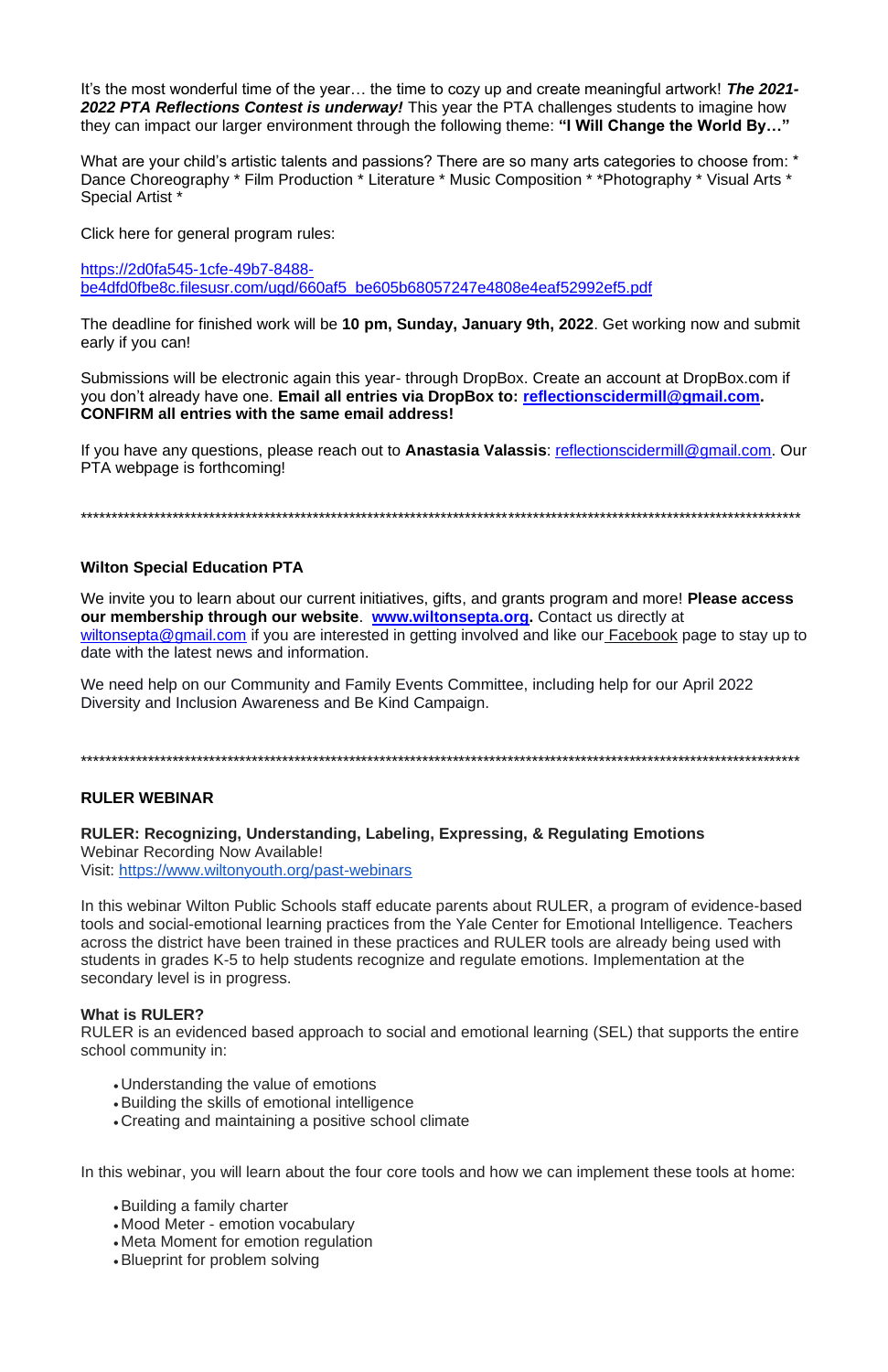#### Who are the presenters?

- Elena White, Miller-Driscoll School Counselor
- Jennifer Ringelheim, Cider Mill 3rd Grade Teacher, Co-Chair District SEL Committee

Find the recording, slides, and links to associated materials at Visit: https://www.wiltonyouth.org/pastwebinars

### **SPIRIT WEAR**

## Spiritwear | cidermillpta

Wear your house color and support your PTA at the same time. House shirts are used for Spirit days, Walkathon, field days and more. Get one before they sell out. Please remember to include your child's name and teacher at checkout. Shirts will be delivered to the classroom on a weekly basis.

Watch out for a one-day pop up sale coming soon. We will have Cider Mill sweaters and other items for pre purchase.

# **BoxTops for Education**

Help raise money for Cider Mill PTA simply by scanning your receipt on your phone.

### 3 easy steps to get started

- 1. Download the "Box Top\$ for Education" app on your phone.
- 2. Sign up using your email or Google or Facebook account.
- 3. Simply snap a photo of your receipt within 14 days of purchase.

**Online shopping or Curbside Pick-up?** Just forward your receipt to receipts@boxtops4education.com

Have a question? Please reach out to Allison Norful via email: anorful@gmail.com

# **ACCESS CIDER MILL HANDBOOK HERE**

**CM School Handbook Quick Fact Sheet 2021-22.pdf** 

# **LUNCH MONITORS NEEDED**

We are sending out a HUGE plea to all family members interested in becoming a recess/lunch monitor. The hours are 10:30-1:30daily. We would greatly appreciate the support as we are currently 4 monitors short to start the year. If you have interest or questions, please email Jeremy Cross at crossi@wiltonps.org.

**Community News** 

#### **WILTON HIGH SCHOOL CLUB: Team STEAM**

Do you have a child who is interested in STEM and/or Arts?! Check this out from our very own Wilton **HS Club called Team STEAM!**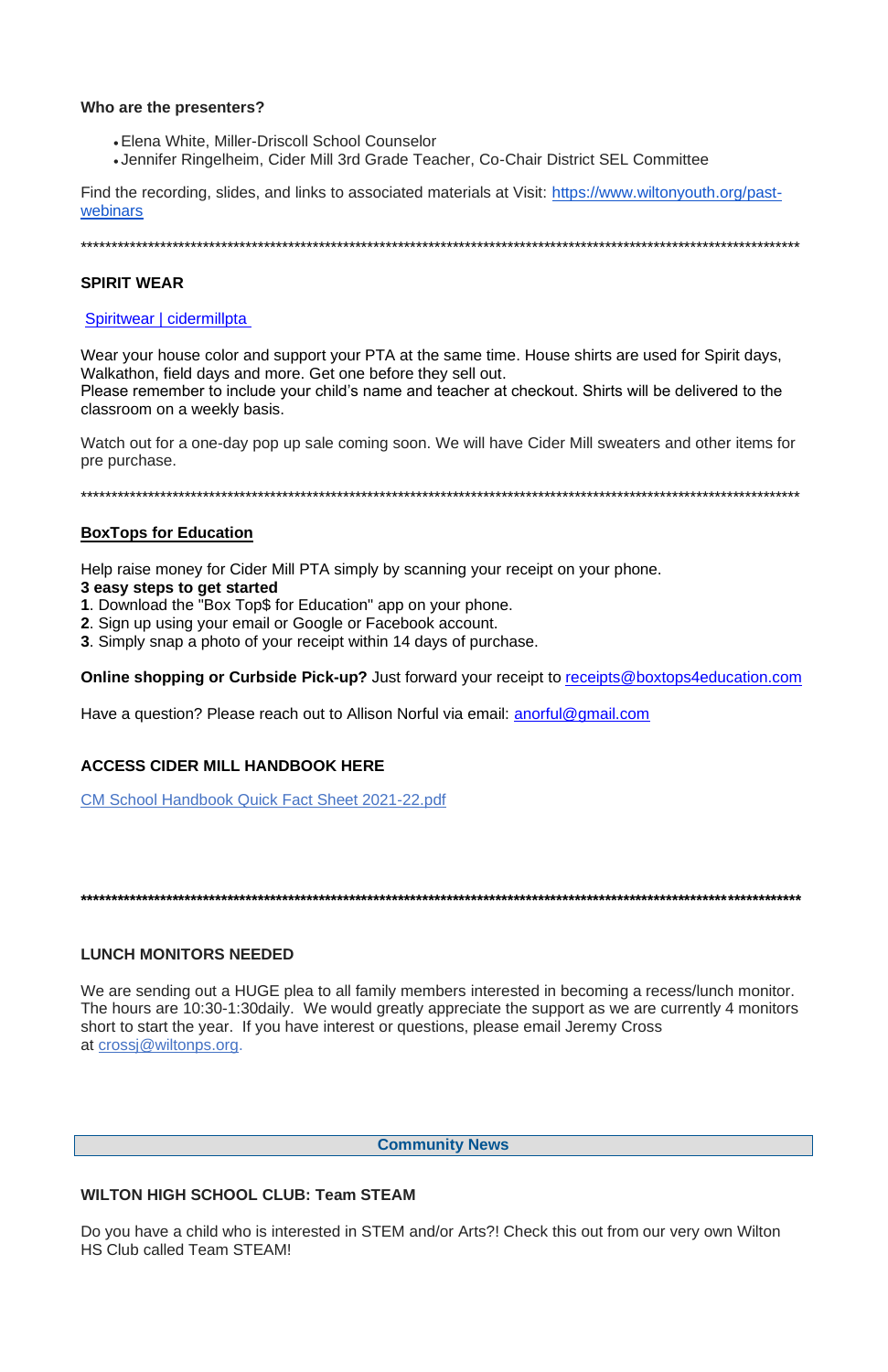We (Team STEAM) are a group of Wilton high school students who want to help bring STEAM (STEM +Art) education to young kids (aged 6-10 years). In partnership with a local startup called 3DuxDesign, our program will teach little engineers the basics of the engineering design process in a fun, creative, and hands-on manner! The program is free, and the other is a \$20 cost which includes an engineering kit. We also accept donations of \$20 which will go to fund a kit and 4 classes for an underprivileged child who cannot afford to pay.

(Note: All payments go towards purchasing kits for children and all high schoolers participating are volunteers)

Team STEAM's mission is to work with young minds and cultivate their passion for engineering and artistic thinking.

\* To Sign Up: <https://forms.gle/MB1h3GRmcGMX13z18>

All Cider Mill students can receive tutoring at no cost. All tutors are fellow Wilton High School students. Please fill out this form if you need help in any subject: <https://forms.gle/AANcPbVgE878zpNs8>

\*To Buy a Kit: [https://www.3duxdesign.com/products/steam-club-maker](https://www.3duxdesign.com/products/steam-club-maker-kit?fbclid=IwAR1xAfwH14JEz9UwjsF03MbPnrFyawOK9X9sLwAe1YpB_goRqiYHfTIuYis)[kit?fbclid=IwAR1xAfwH14JEz9UwjsF03MbPnrFyawOK9X9sLwAe1YpB\\_goRqiYHfTIuYis.](https://www.3duxdesign.com/products/steam-club-maker-kit?fbclid=IwAR1xAfwH14JEz9UwjsF03MbPnrFyawOK9X9sLwAe1YpB_goRqiYHfTIuYis)

Please contact Keerthi Vijay at [23vijayk@wiltonps.org](mailto:23vijayk@wiltonps.org) with any questions!

\*\*\*\*\*\*\*\*\*\*\*\*\*\*\*\*\*\*\*\*\*\*\*\*\*\*\*\*\*\*\*\*\*\*\*\*\*\*\*\*\*\*\*\*\*\*\*\*\*\*\*\*\*\*\*\*\*\*\*\*\*\*\*\*\*\*\*\*\*\*\*\*\*\*\*\*\*\*\*\*\*\*\*\*\*\*\*\*\*\*\*\*\*\*\*\*\*\*\*\*\*\*\*\*\*\*\*\*\*\*\*\*\*\*\*\*\*\*

# **WILTON YOUTH COUNCIL**

This fall, we hope you will join Wilton Youth Council for one of our great presentations and events. Each of these is a chance to learn a new skill, find a fresh perspective, or connect with others in similar circumstances. Get all the details at [www.wiltonyouth.org](http://www.wiltonyouth.org/) and text WILTONYOUTH to 22828 to join our newsletter.

\*\*\*\*\*\*\*\*\*\*\*\*\*\*\*\*\*\*\*\*\*\*\*\*\*\*\*\*\*\*\*\*\*\*\*\*\*\*\*\*\*\*\*\*\*\*\*\*\*\*\*\*\*\*\*\*\*\*\*\*\*\*\*\*\*\*\*\*\*\*\*\*\*\*\*\*\*\*\*\*\*\*\*\*\*\*\*\*\*\*\*\*\*\*\*\*\*\*\*\*\*\*\*\*\*\*\*\*\*\*\*\*\*\*\*\*\*\*

# **IMPROVE YOUR ACADEMICS**

For more information, please visit <https://youracademics.org/>

\*\*\*\*\*\*\*\*\*\*\*\*\*\*\*\*\*\*\*\*\*\*\*\*\*\*\*\*\*\*\*\*\*\*\*\*\*\*\*\*\*\*\*\*\*\*\*\*\*\*\*\*\*\*\*\*\*\*\*\*\*\*\*\*\*\*\*\*\*\*\*\*\*\*\*\*\*\*\*\*\*\*\*\*\*\*\*\*\*\*\*\*\*\*\*\*\*\*\*\*\*\*\*\*\*\*\*\*\*\*\*\*\*\*\*\*\*

# **NAMI-CAN WILTON**

The COVID pandemic has caused unprecedented stress in our society and many children's behaviors have been triggered as a result. What was manageable pre-Covid is now out of control. Find support for you, as you support your child who is struggling.

The National Alliance on Mental Illness (NAMI) Child and Adolescent Network (CAN) is a Support Group for parents of children with behavioral, emotional, and mental health issues. The meeting is free, confidential, safe, and led by trained volunteer facilitators who themselves have had personal experiences raising children with these concerns. Our meetings are a place to speak freely and be understood without embarrassment or the fear of being judged or treated differently.

Our meetings are held virtually over zoom and for security, you must contact Beth or Vanessa for the password. For more information contact: Beth at 203-984-0123 or beth44es@gmail.com OR Vanessa at 203-970-4130 or eliasvanessa5@gmail.com

**Submit News to Hot Cider**

Anu Suri at anusuri2022@gmail.com